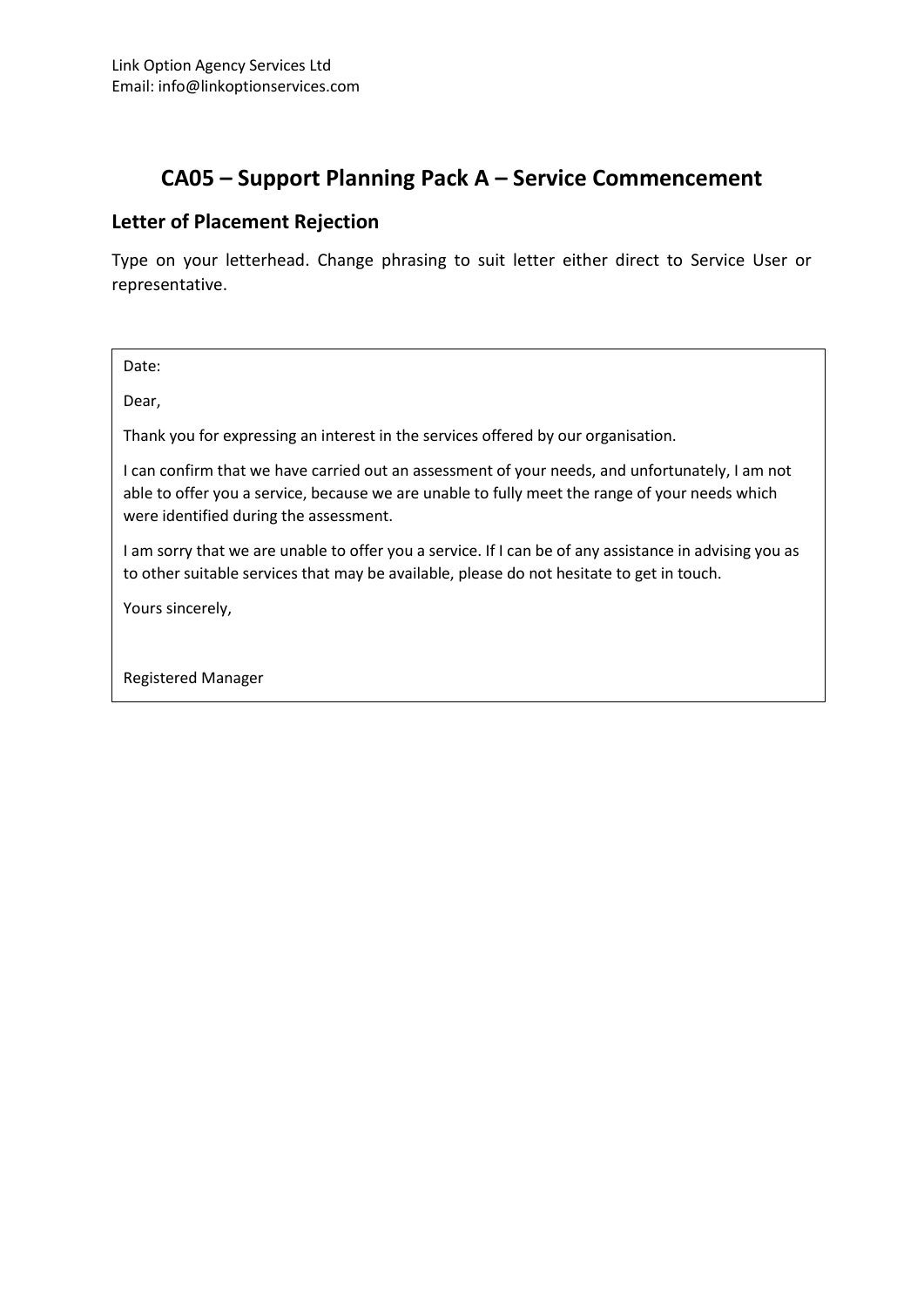#### **Letter of Placement Offer**

Type on your letterhead, change phrasing to suit letter either direct to Service User or representative.

Date:

Dear,

Thank you for expressing an interest in the services offered by our organisation.

I can confirm that we have carried out an assessment of your needs, and that we are able to provide the services which you require

I enclose a copy of our Service Users Handbook which provides information which we are required to give you under Statutory Regulations, combined with some useful information about our services. The two copies of the Service Users Agreement have been signed by a representative of the service. Please sign the Providers Copy (at the back of the Handbook), detach it from the Handbook and returned it to us. You should keep the rest of the Handbook for your own information.

I also enclose a copy of the summary of the latest Service Users Satisfaction Survey carried out in on our service. We are required to make available to you the latest report from the Care Quality Commission. However, as this is a very lengthy document it has not been included here. A copy can be supplied on a request, and the report is also available on the CQC website. If you require a personal copy, please contact me and I will arrange for a copy to be sent to you.

I confirm that we have arranged for [our service start]/ [Mr/ Mrs/ Ms X's service start] for [am/pm] on [date]. Our manager and/or your proposed Key Worker will meet you on the first day in order to explain our services to you in detail, and to ensure that you have all of our contact details.

We look forward to seeing you. Please contact the home any time in the meantime if you have any questions.

Yours sincerely,

Registered Manager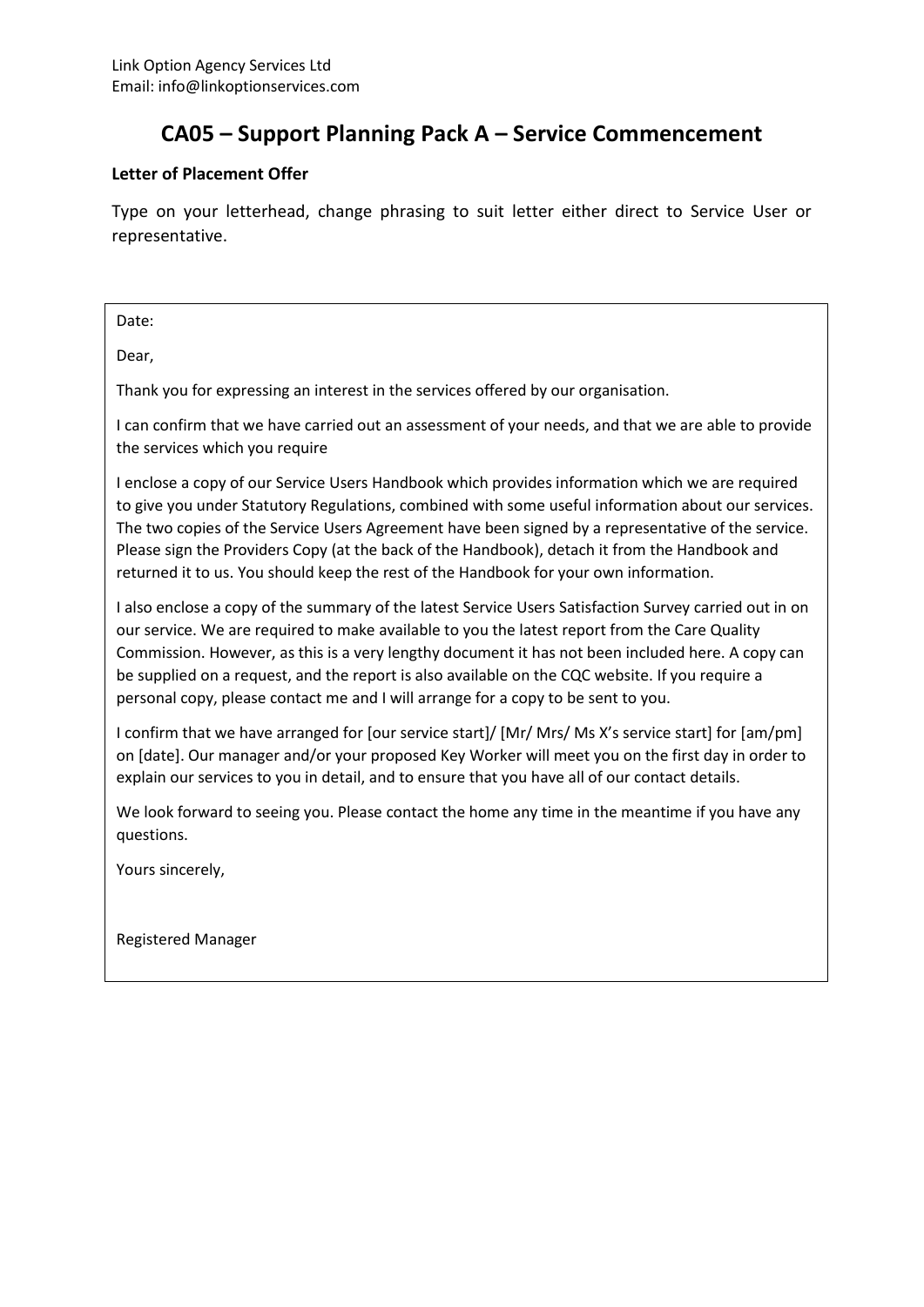#### **Accommodation Risk Assessment**

| <b>Assessor Name:</b>                      | <b>Assessment Date:</b> |
|--------------------------------------------|-------------------------|
| Service start date (if new check)          |                         |
| Location:                                  |                         |
| <b>Fire Doors:</b>                         |                         |
| <b>Fire Alarms:</b>                        |                         |
| <b>Cleanliness:</b>                        |                         |
| Lighting:                                  |                         |
| <b>Temperature</b>                         |                         |
| <b>Ventilation:</b>                        |                         |
| Windows, skylights, transparent doors:     |                         |
| <b>Window opening checks:</b>              |                         |
| <b>Sanitary conveniences:</b>              |                         |
| <b>Washing facilities:</b>                 |                         |
| Drinking water:                            |                         |
| Alarm/ Call bell - bed:                    |                         |
| Alarm/ Call bell - chair (extension lead): |                         |
| <b>Chair height:</b>                       |                         |
| <b>Toilet height:</b>                      |                         |
| <b>Grab rails:</b>                         |                         |
| Flooring:                                  |                         |
| <b>Bed safety rail:</b>                    |                         |
| Doors and gates:                           |                         |
| Radiator surface temperature:              |                         |
| Piping surface temperature:                |                         |
| Hot water tap temperature safe or signed:  |                         |
| <b>Warning signs:</b>                      |                         |
|                                            |                         |
|                                            |                         |
|                                            |                         |
|                                            |                         |
|                                            |                         |
|                                            |                         |
|                                            |                         |
|                                            |                         |
| Signature:                                 | Date:                   |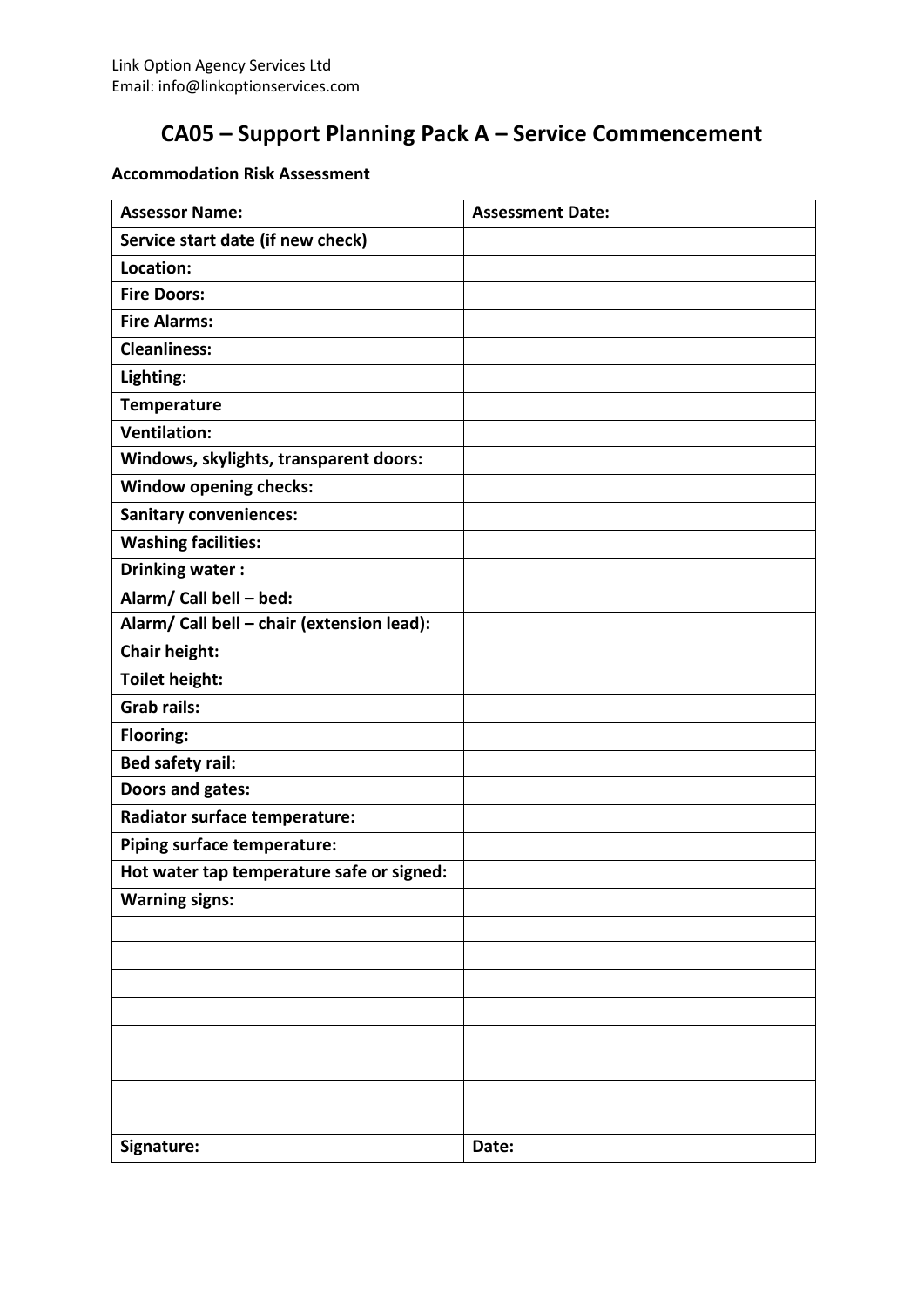#### **Accommodation Risk Assessment – Monthly or more frequent review**

| Date & Signature                                               | Review Details - Room<br><b>Assessment</b> |  |  |  | <b>Risk</b> |
|----------------------------------------------------------------|--------------------------------------------|--|--|--|-------------|
|                                                                |                                            |  |  |  |             |
|                                                                |                                            |  |  |  |             |
|                                                                |                                            |  |  |  |             |
|                                                                |                                            |  |  |  |             |
|                                                                |                                            |  |  |  |             |
|                                                                |                                            |  |  |  |             |
|                                                                |                                            |  |  |  |             |
|                                                                |                                            |  |  |  |             |
|                                                                |                                            |  |  |  |             |
|                                                                |                                            |  |  |  |             |
|                                                                |                                            |  |  |  |             |
|                                                                |                                            |  |  |  |             |
|                                                                |                                            |  |  |  |             |
|                                                                |                                            |  |  |  |             |
|                                                                |                                            |  |  |  |             |
|                                                                |                                            |  |  |  |             |
|                                                                |                                            |  |  |  |             |
|                                                                |                                            |  |  |  |             |
| Now complete a full review using the original risk assessment. |                                            |  |  |  |             |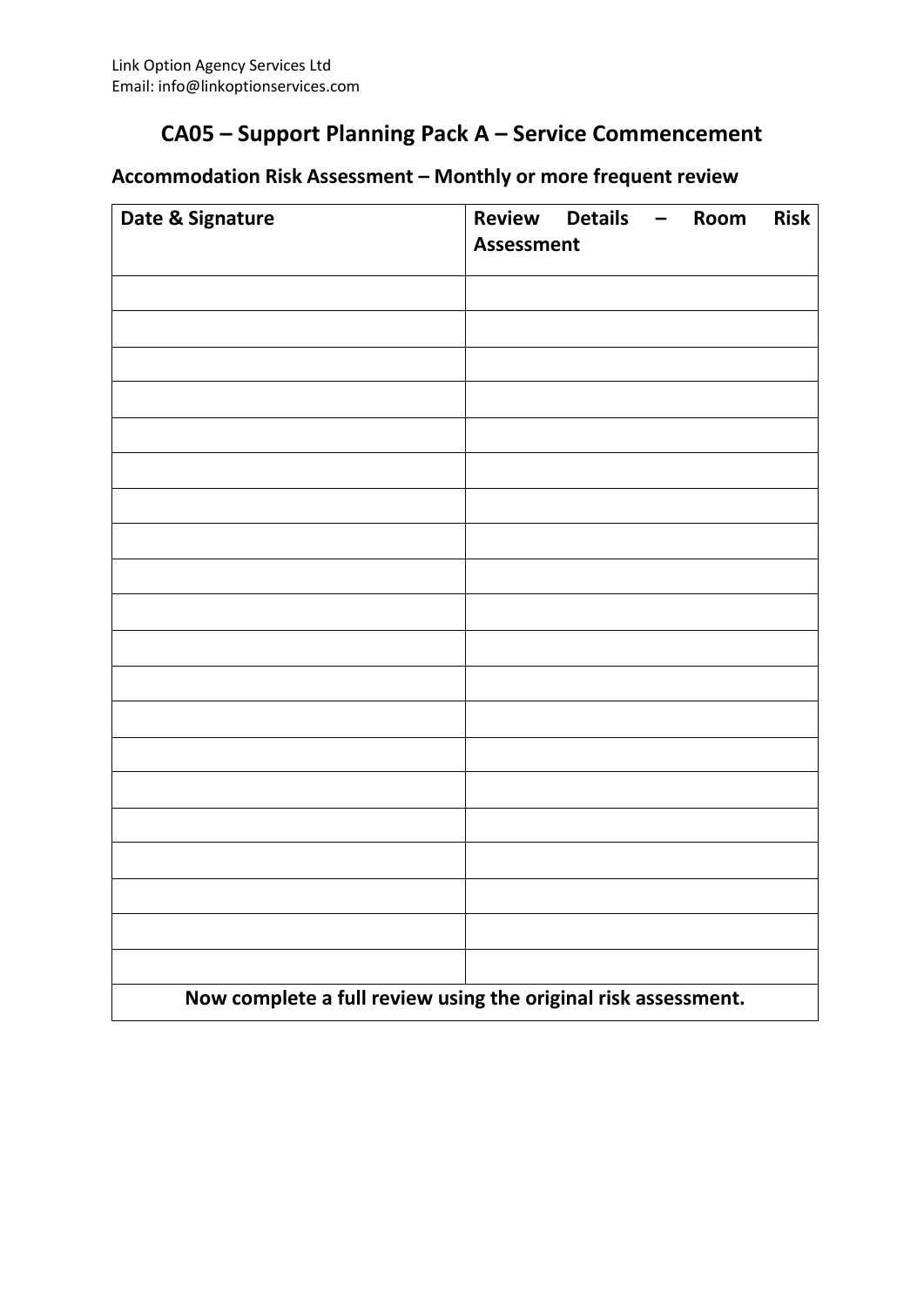#### **Generic Risk Assessment – Monthly or more frequent review**

| Date & Signature | <b>Review Details- Generic Risk Assessment</b>                 |
|------------------|----------------------------------------------------------------|
|                  |                                                                |
|                  |                                                                |
|                  |                                                                |
|                  |                                                                |
|                  |                                                                |
|                  |                                                                |
|                  |                                                                |
|                  |                                                                |
|                  |                                                                |
|                  |                                                                |
|                  |                                                                |
|                  |                                                                |
|                  |                                                                |
|                  |                                                                |
|                  |                                                                |
|                  |                                                                |
|                  |                                                                |
|                  |                                                                |
|                  |                                                                |
|                  |                                                                |
|                  |                                                                |
|                  |                                                                |
|                  | Now complete a full review using the original risk assessment: |
|                  |                                                                |
|                  |                                                                |
|                  |                                                                |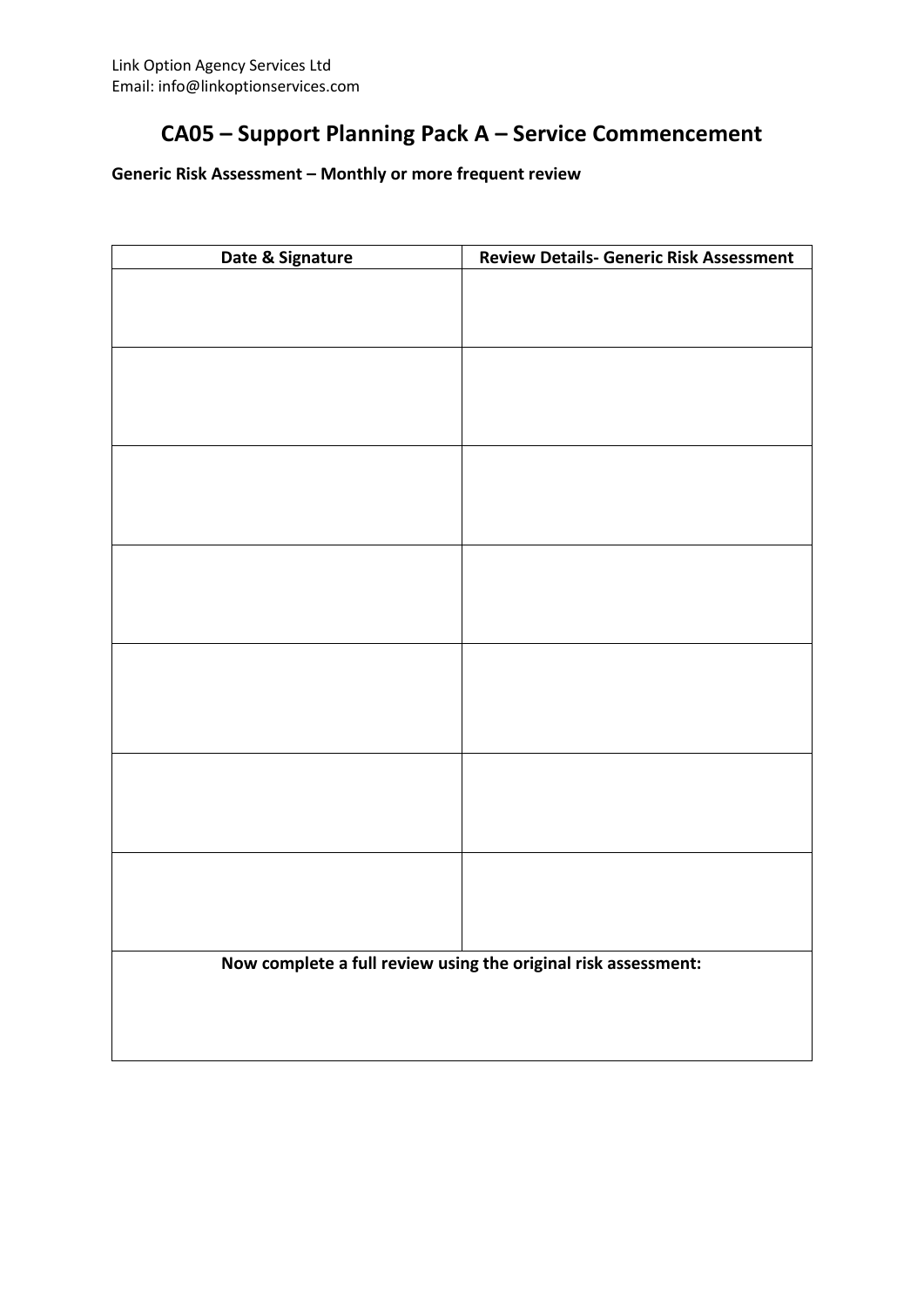#### **Generic Risk Assessment**

**To be used for risk areas not covered by specific assessments (not to be used where a specific assessment tool is available in this pack)**

| Specific risk or hazard being assessed:                           |                                                                                              |
|-------------------------------------------------------------------|----------------------------------------------------------------------------------------------|
|                                                                   |                                                                                              |
|                                                                   |                                                                                              |
|                                                                   |                                                                                              |
|                                                                   |                                                                                              |
| Identification of risk or hazard:                                 |                                                                                              |
|                                                                   |                                                                                              |
|                                                                   |                                                                                              |
|                                                                   |                                                                                              |
|                                                                   |                                                                                              |
|                                                                   |                                                                                              |
| <b>Existing risk control measures:</b>                            |                                                                                              |
|                                                                   |                                                                                              |
|                                                                   |                                                                                              |
|                                                                   |                                                                                              |
|                                                                   | Further control action required (list any risks or hazards not adequately controlled and the |
| action to be taken, where it is reasonably practical to do more): |                                                                                              |
|                                                                   |                                                                                              |
|                                                                   |                                                                                              |
|                                                                   |                                                                                              |
| Signature:                                                        | Date:                                                                                        |
|                                                                   |                                                                                              |
|                                                                   |                                                                                              |
| <b>Next Review Date:</b>                                          |                                                                                              |
|                                                                   |                                                                                              |
|                                                                   |                                                                                              |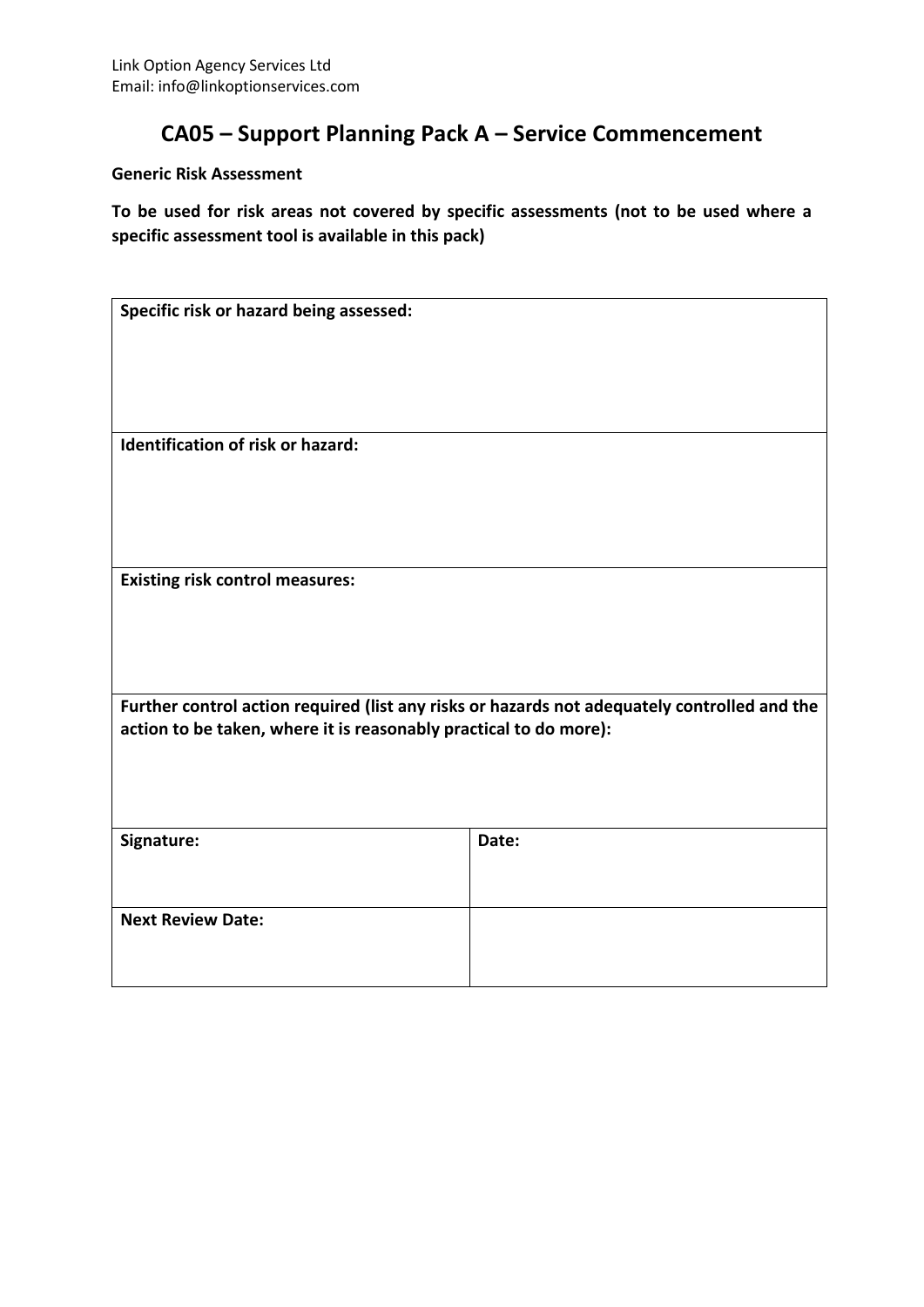#### **Service User's Risk Assessment**

| <b>Date</b>                                                                                                                                                                                                                                             |             | <b>Review date</b>                      |                              |               |                                                        | Involved                       | <b>Informed</b>      | <b>Diagnosis</b> |      |
|---------------------------------------------------------------------------------------------------------------------------------------------------------------------------------------------------------------------------------------------------------|-------------|-----------------------------------------|------------------------------|---------------|--------------------------------------------------------|--------------------------------|----------------------|------------------|------|
| <b>Service</b>                                                                                                                                                                                                                                          |             |                                         |                              |               |                                                        |                                |                      |                  |      |
| User's                                                                                                                                                                                                                                                  |             |                                         |                              |               |                                                        |                                |                      |                  |      |
| <b>Name</b>                                                                                                                                                                                                                                             |             |                                         |                              |               |                                                        |                                |                      |                  |      |
| Relative/                                                                                                                                                                                                                                               |             |                                         |                              |               |                                                        |                                |                      |                  |      |
| <b>Advocate</b>                                                                                                                                                                                                                                         |             |                                         |                              |               |                                                        |                                |                      |                  |      |
| <b>Key Worker</b>                                                                                                                                                                                                                                       |             |                                         |                              |               |                                                        |                                |                      |                  |      |
| <b>Assessor</b>                                                                                                                                                                                                                                         |             |                                         |                              |               |                                                        |                                |                      |                  |      |
| Inside<br>the<br>home<br><b>Outside the</b><br>home<br>In and out<br>of bed<br><b>Toilet</b><br><b>Transfer</b><br>Sit/ Stand<br><b>Bathing</b><br><b>Stairs</b><br>General<br><b>Movement</b><br><b>Emergency</b><br>situation<br><b>History</b><br>of | Independent | Supervised                              | $\mathbf{1}$<br><b>Carer</b> | 2 Carers      | <b>Hoist</b><br>(<br>ticked,<br>note<br>sling<br>size) | Wheelchair<br>Foot-rest<br>Y/N | <b>Other</b><br>Aids | Fear             | Pain |
| fails?<br>Yes/No                                                                                                                                                                                                                                        |             | <b>Falls risk</b><br><b>Rating risk</b> | High                         | <b>Medium</b> | Low                                                    |                                |                      |                  |      |
| General                                                                                                                                                                                                                                                 |             |                                         |                              |               |                                                        |                                |                      |                  |      |
| <b>Comments:</b>                                                                                                                                                                                                                                        |             |                                         |                              |               |                                                        |                                |                      |                  |      |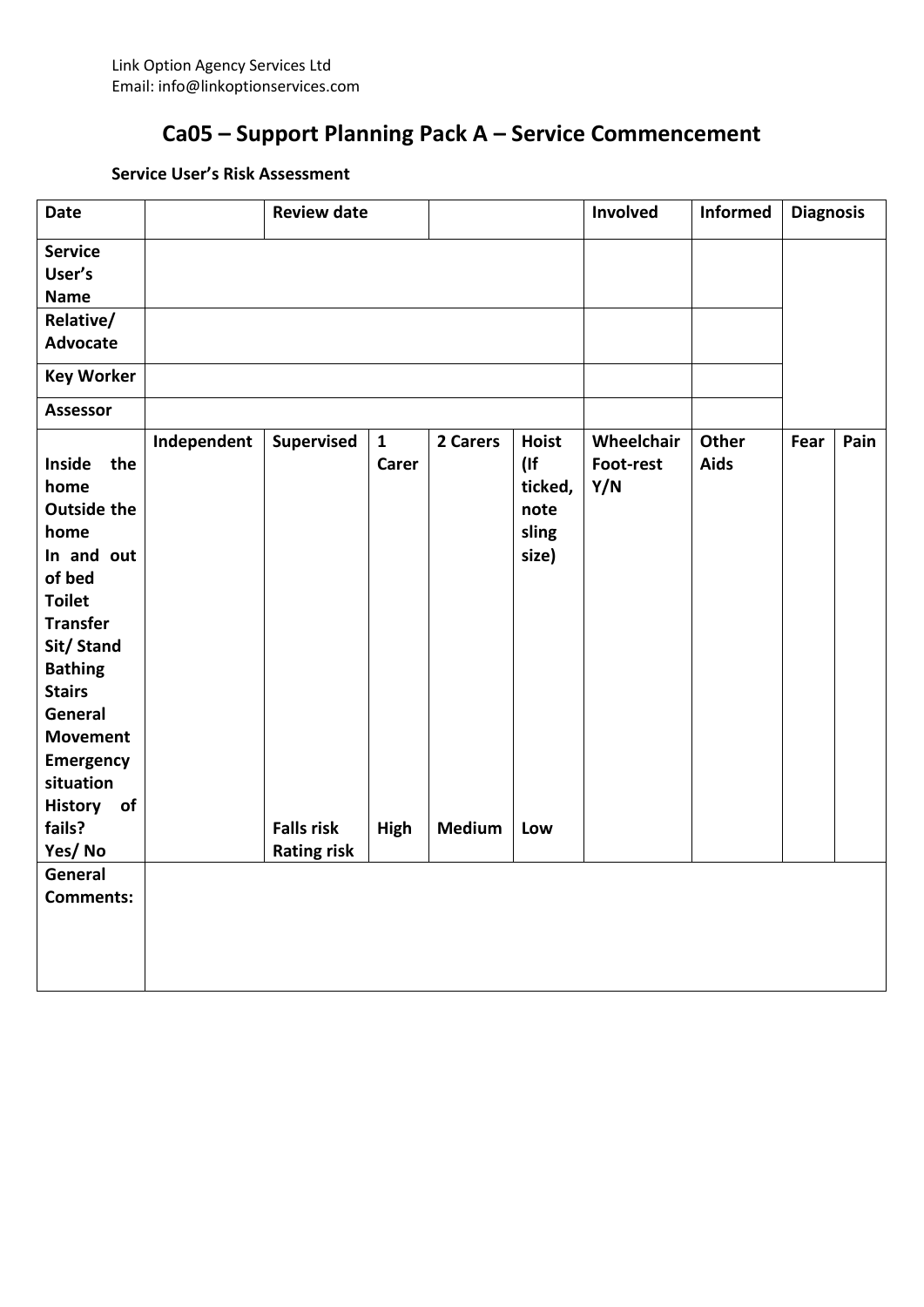#### **Mental Health Assessment Tool – Monthly or more frequent review**

**To be used to conduct reviews, unless changes are sufficient to call for a full repeat of risk assessment.**

| Date & Signature | <b>Review Details- Generic Risk Assessment</b>                 |
|------------------|----------------------------------------------------------------|
|                  |                                                                |
|                  |                                                                |
|                  |                                                                |
|                  |                                                                |
|                  |                                                                |
|                  |                                                                |
|                  |                                                                |
|                  |                                                                |
|                  |                                                                |
|                  |                                                                |
|                  |                                                                |
|                  |                                                                |
|                  |                                                                |
|                  |                                                                |
|                  |                                                                |
|                  |                                                                |
|                  |                                                                |
|                  |                                                                |
|                  |                                                                |
|                  |                                                                |
|                  |                                                                |
|                  |                                                                |
|                  |                                                                |
|                  | Now complete a full review using the original risk assessment: |
|                  |                                                                |
|                  |                                                                |
|                  |                                                                |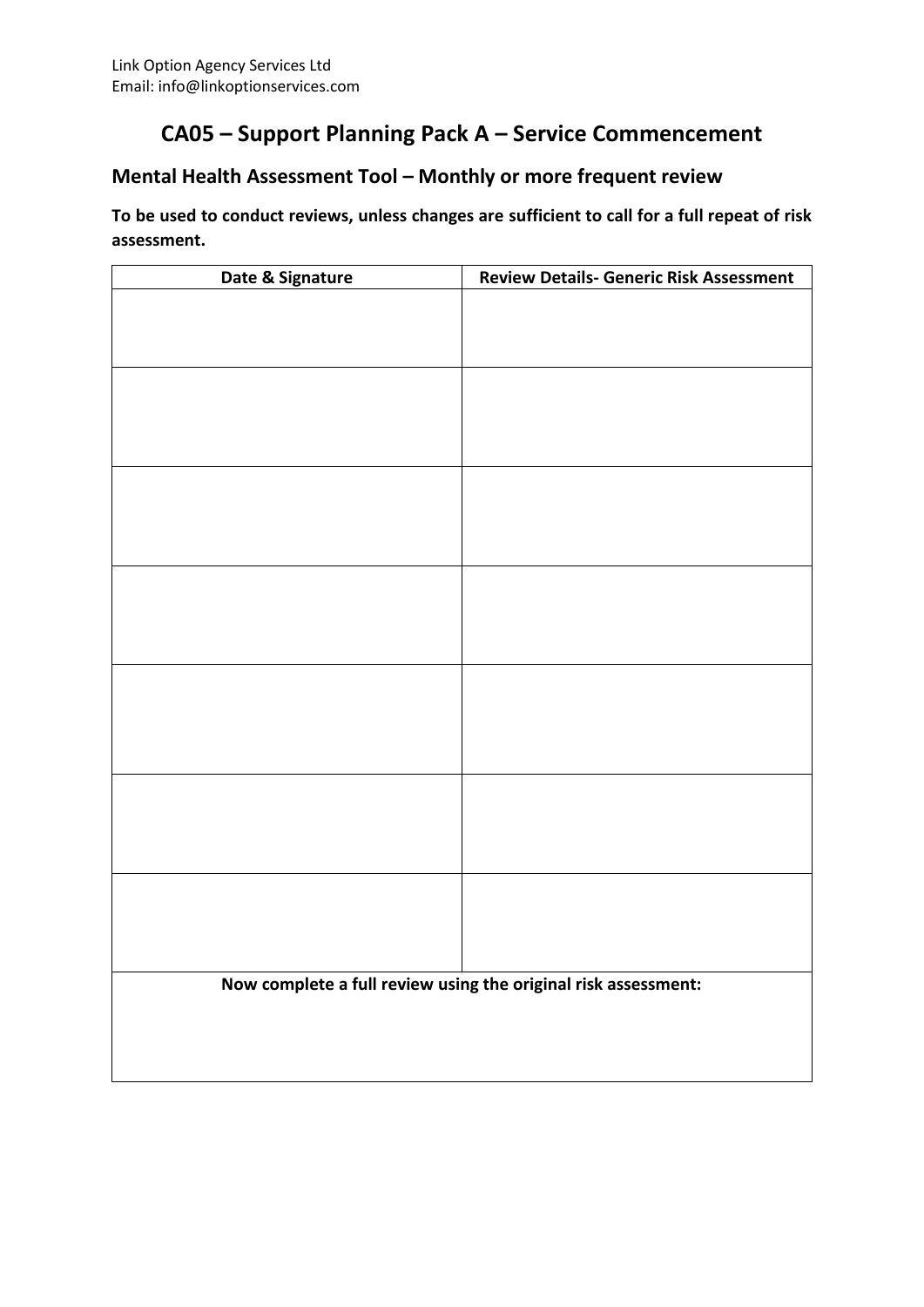#### **Mental Health Assessment Tool**

| <b>Name</b>         |                                            |                                                              |                    | Date:                   |                  |
|---------------------|--------------------------------------------|--------------------------------------------------------------|--------------------|-------------------------|------------------|
|                     |                                            |                                                              |                    | Assessor:               |                  |
|                     | $\mathbf 0$                                | $\mathbf{1}$                                                 | $\overline{2}$     | $\overline{\mathbf{3}}$ | <b>Comments:</b> |
| <b>DEPRESSION</b>   |                                            |                                                              |                    | <b>Severe</b>           |                  |
|                     |                                            |                                                              |                    | depression,             |                  |
|                     |                                            |                                                              |                    | specialist              |                  |
|                     |                                            |                                                              |                    | services                |                  |
| <b>MOOD</b>         |                                            |                                                              |                    | <b>Unable to be</b>     |                  |
|                     |                                            |                                                              |                    | rationalised            |                  |
| <b>ANXIETY</b>      |                                            |                                                              |                    | <b>Severe anxiety</b>   |                  |
| <b>MEMORY</b>       |                                            |                                                              |                    | <b>Unable to form</b>   |                  |
|                     |                                            |                                                              |                    | links with the          |                  |
|                     |                                            |                                                              |                    | present                 |                  |
|                     |                                            |                                                              |                    |                         |                  |
| <b>AGGRESSION</b>   |                                            |                                                              |                    | <b>Aggressive</b>       |                  |
|                     |                                            |                                                              |                    | behaviour a             |                  |
|                     |                                            |                                                              |                    | regular                 |                  |
|                     |                                            |                                                              |                    | occurrence              |                  |
| <b>CHALLENGING</b>  |                                            |                                                              | <b>Abusive</b>     | <b>Rummaging</b>        |                  |
| <b>BEHAVIOUR-</b>   |                                            |                                                              | <b>Shouting</b>    | Invading                |                  |
| <b>MODERATE</b>     |                                            |                                                              |                    | privacy of              |                  |
|                     |                                            |                                                              |                    | others                  |                  |
| <b>CHALLENGING</b>  |                                            | <b>Violent</b>                                               | <b>Destructive</b> | <b>Severe</b>           |                  |
| <b>BEHAVIOUR-</b>   |                                            |                                                              |                    | deviance                |                  |
| <b>SEVERE</b>       |                                            | <b>Screaming</b>                                             | <b>Smearing</b>    | <b>Others</b>           |                  |
| <b>SELF-HARM</b>    |                                            |                                                              | <b>Previous</b>    | Severe risk of          |                  |
|                     |                                            |                                                              | history of         | self-harm               |                  |
|                     |                                            |                                                              | deliberate self-   |                         |                  |
|                     |                                            |                                                              | harm               |                         |                  |
| <b>SELF-NEGLECT</b> |                                            |                                                              |                    | <b>Severe current</b>   |                  |
|                     |                                            |                                                              |                    | risk of self-           |                  |
|                     |                                            |                                                              |                    | harm                    |                  |
|                     |                                            | <b>COMMENTS FROM OTHERS, PROFESSIONAL OR INFORMAL CARER:</b> |                    |                         |                  |
|                     |                                            |                                                              |                    |                         |                  |
|                     |                                            |                                                              |                    |                         |                  |
|                     |                                            |                                                              |                    |                         |                  |
|                     | Behavioural issues and strategies to cope: |                                                              |                    |                         |                  |
|                     |                                            |                                                              |                    |                         |                  |
|                     |                                            |                                                              |                    |                         |                  |
| Signature:          |                                            |                                                              | Date:              |                         |                  |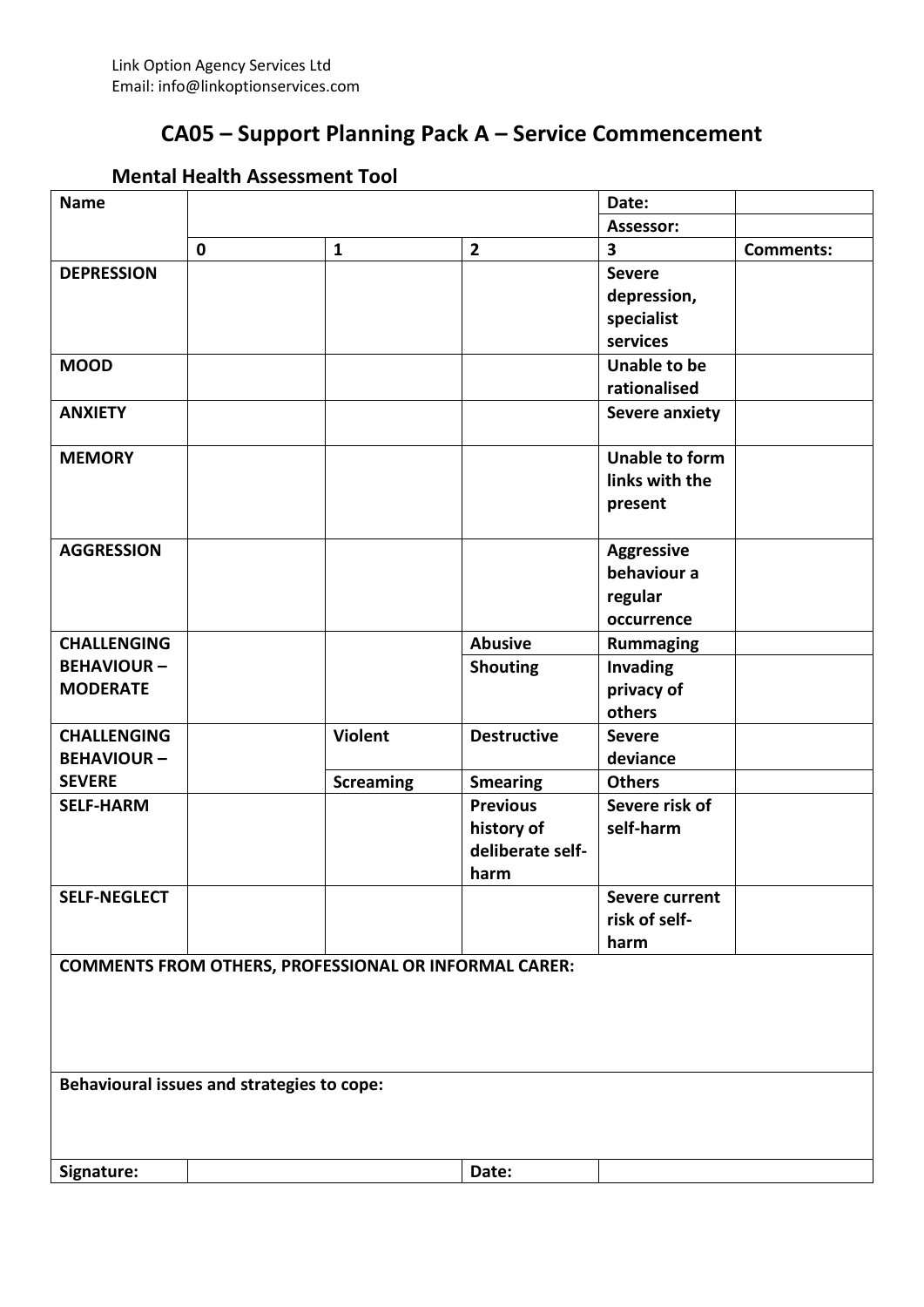#### **Support Needs Assessment Tool – Monthly or more frequent review**

**To be used to conduct reviews, unless changes are sufficient to call for a full repeat risk assessment.**

| Date & Signature | <b>Review Details- Generic Risk Assessment</b>                 |
|------------------|----------------------------------------------------------------|
|                  |                                                                |
|                  |                                                                |
|                  |                                                                |
|                  |                                                                |
|                  |                                                                |
|                  |                                                                |
|                  |                                                                |
|                  |                                                                |
|                  |                                                                |
|                  |                                                                |
|                  |                                                                |
|                  |                                                                |
|                  |                                                                |
|                  |                                                                |
|                  |                                                                |
|                  |                                                                |
|                  |                                                                |
|                  |                                                                |
|                  |                                                                |
|                  |                                                                |
|                  |                                                                |
|                  |                                                                |
|                  |                                                                |
|                  | Now complete a full review using the original risk assessment: |
|                  |                                                                |
|                  |                                                                |
|                  |                                                                |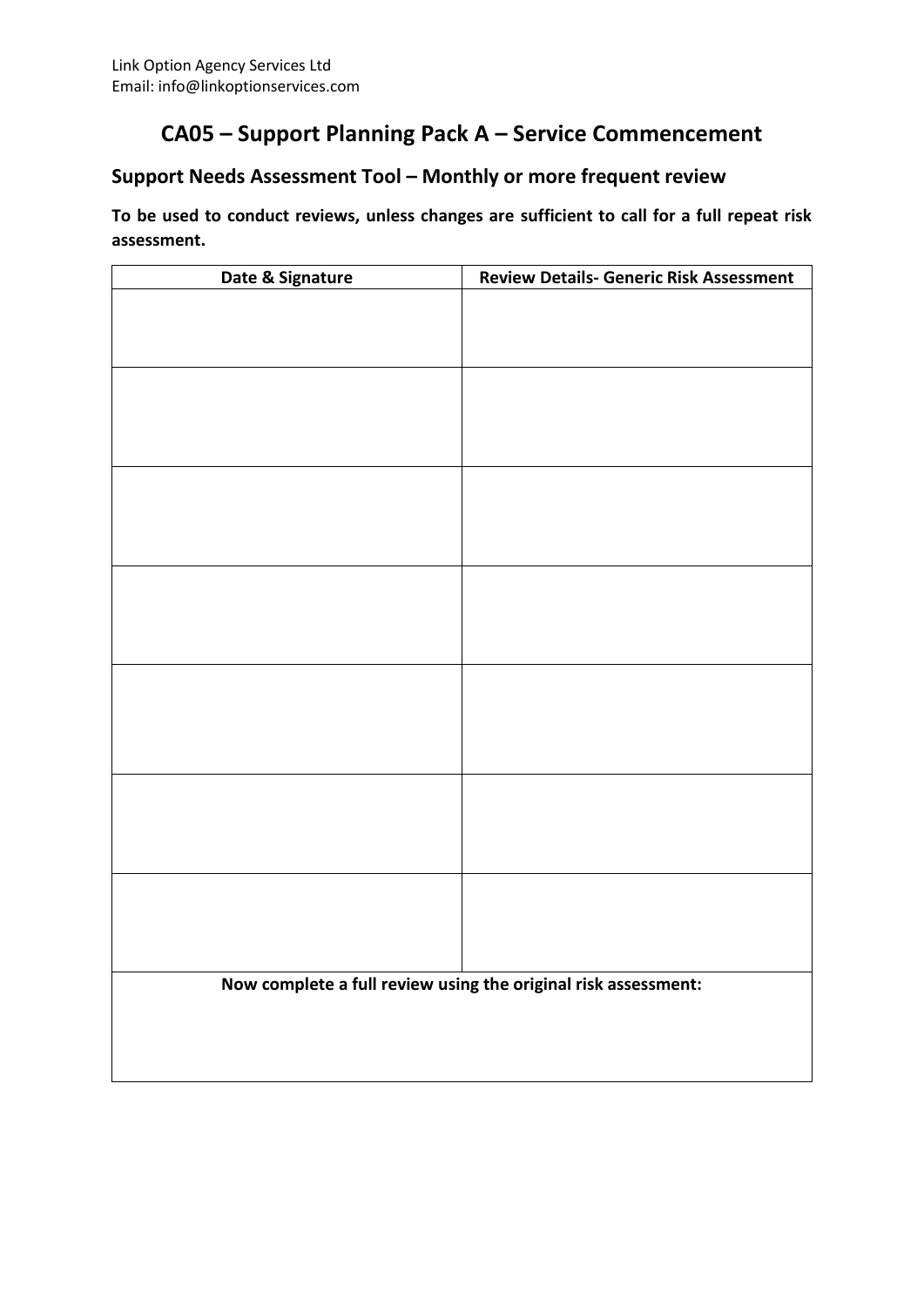| <b>Support Needs Assessment Tool</b> |  |
|--------------------------------------|--|
|--------------------------------------|--|

| <b>Service User's Name:</b>      |                        |                                       | <b>Key Worker:</b>                  |           |
|----------------------------------|------------------------|---------------------------------------|-------------------------------------|-----------|
|                                  | Low dependency         | <b>Medium dependency</b>              | <b>High dependency</b>              | Comments: |
| <b>Communication</b>             | No problems            | Understands, slow to                  | Unable to respond                   |           |
|                                  |                        | respond                               | appropriately                       |           |
| Bath                             | Independent            | Can bath alone                        | <b>Cannot be left</b><br>unattended |           |
| <b>Washing</b>                   | Independent            | Can wash most parts                   | Can wash only face                  |           |
|                                  |                        | of body, help with                    | and hands                           |           |
|                                  |                        | feet and back                         |                                     |           |
| <b>Dressing</b>                  | Independent            | Needs help with                       | Needs full help with                |           |
|                                  |                        | buttons & straps                      | dressing                            |           |
| Grooming                         | Independent            | Can shave with help.                  | Needs full help with                |           |
|                                  |                        | Can make up with                      | grooming                            |           |
|                                  |                        | help                                  |                                     |           |
| <b>Toilet</b>                    | Independent            | Can cleanse self after                | Unable to cleanse self              |           |
|                                  |                        | toilet with support                   |                                     |           |
| <b>Continence</b>                | Independent            | Needs support to use                  | Incontinent                         |           |
|                                  |                        | toilet                                |                                     |           |
| <b>Eating</b>                    | Independent            | Needs food prepared,                  | <b>Requires full support</b>        |           |
|                                  |                        | can then eat                          | and encouragement                   |           |
|                                  |                        | independently                         |                                     |           |
| <b>Drinking</b>                  | Independent            | <b>Independent using</b>              | <b>Needs full support</b>           |           |
|                                  |                        | adopted drinking                      | and encouragement                   |           |
|                                  |                        | utensil                               | for drinking                        |           |
| Pressure ulcer support           | No problems            | Regular pressure relief               | High risk pressure                  |           |
|                                  |                        | and overlay mattress                  | relief monitoring.                  |           |
|                                  |                        |                                       | <b>Specialist chair</b>             |           |
|                                  |                        |                                       | cushions and bed                    |           |
|                                  |                        |                                       | mattresses                          |           |
| <b>Social &amp; Recreational</b> | Independent &          | <b>Needs encouragement</b>            | Very reluctant to                   |           |
|                                  | sociable               | to join activities                    | socialise and take part             |           |
|                                  |                        |                                       | in recreational                     |           |
|                                  |                        |                                       | pursuits                            |           |
| <b>Moving &amp; Handling</b>     | Independent & weight   | Weight bearing but                    | Non weight bearing,                 |           |
|                                  | bearing                | needs support                         | hoist only                          |           |
| <b>Memory</b>                    | No problems            | <b>Short term memory</b>              | Unable to hold a                    |           |
|                                  |                        | able to communicate                   | rational conversation.              |           |
|                                  |                        |                                       | <b>Disorientated in time</b>        |           |
|                                  |                        |                                       | and place                           |           |
| Personality                      | <b>Socialises well</b> | <b>Prefers solitude and</b>           | Withdrawn, or manic                 |           |
|                                  |                        | one to one                            |                                     |           |
|                                  |                        | conversation                          |                                     |           |
| <b>Moods</b>                     | No problems            | <b>Tending to depression</b>          | <b>Depressive illness</b>           |           |
| Pain                             | No problems            | <b>Controlled by</b>                  | Severe pain;                        |           |
|                                  |                        | medication                            | unpredictable                       |           |
| <b>Sleep</b>                     | No problems            | <b>Occasional sleepless</b><br>nights | Very unsettled                      |           |
| <b>Assessor name:</b>            |                        |                                       | <b>Assessment date:</b>             |           |
|                                  |                        |                                       |                                     |           |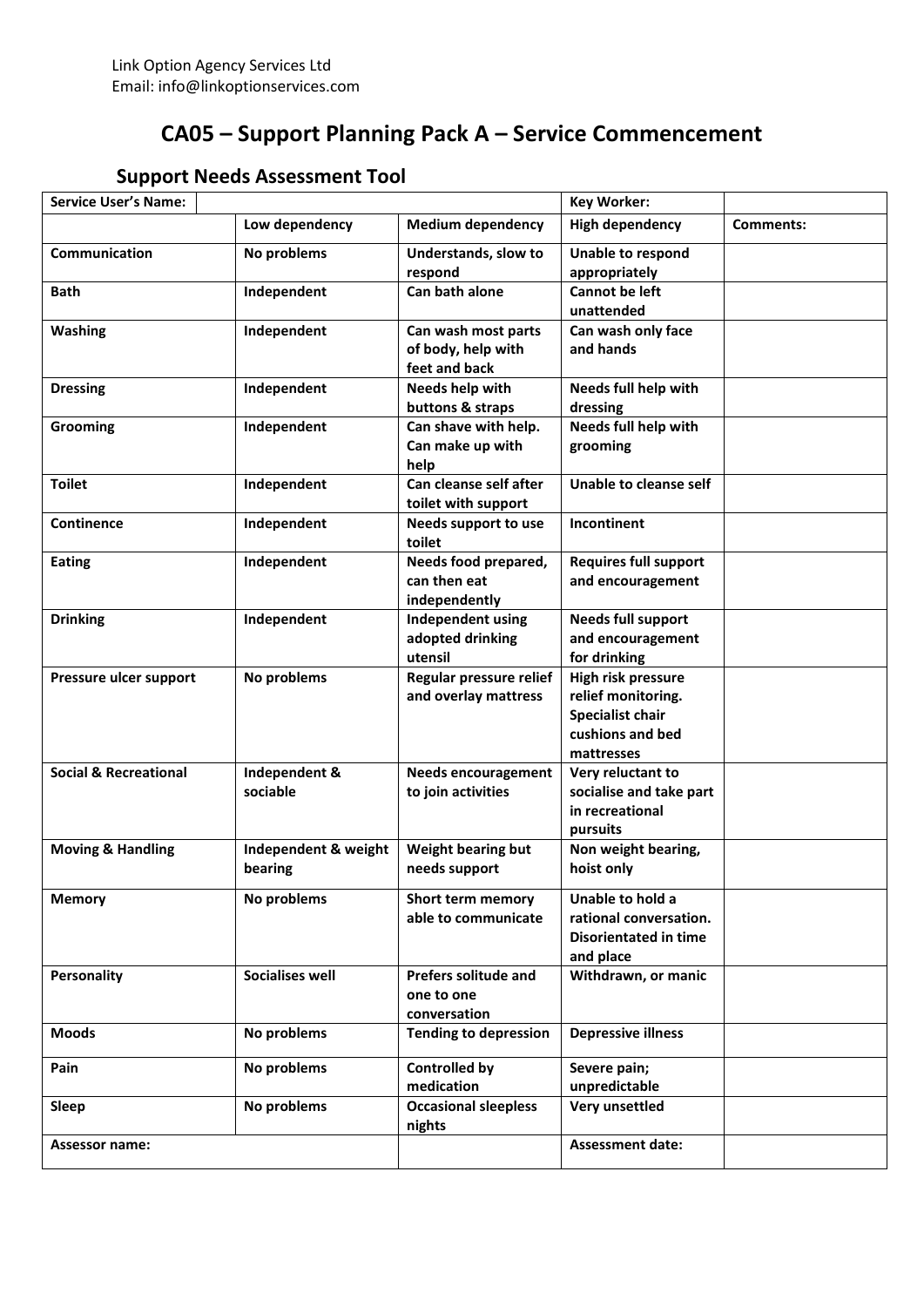Link Option Agency Services Ltd Email: info@linkoptionservices.com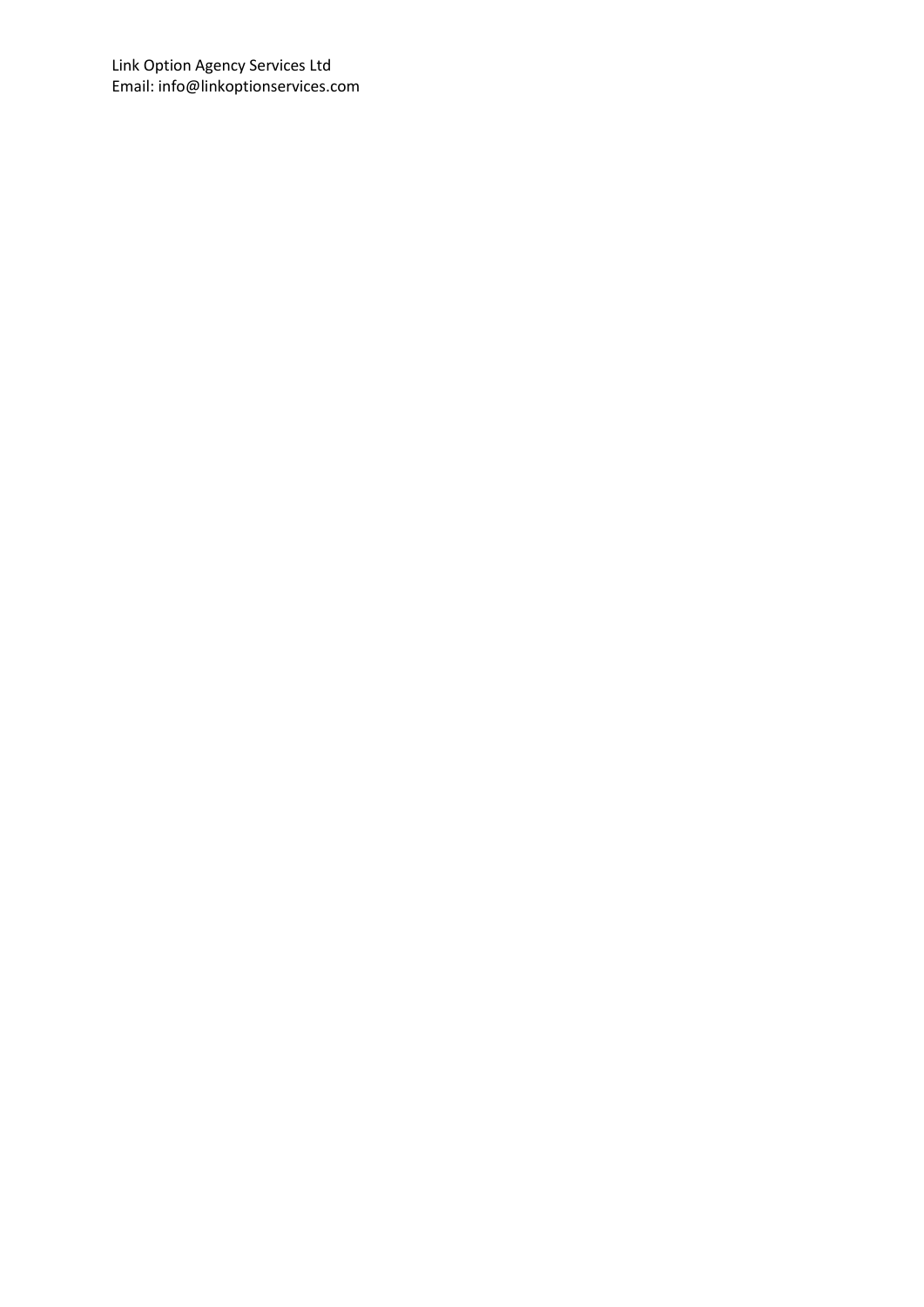#### **Service Commencement Health Assessment**

| <b>Name</b>                                 | <b>Service Start Date:</b> |  |
|---------------------------------------------|----------------------------|--|
| Brief description of current health state:  |                            |  |
|                                             |                            |  |
|                                             |                            |  |
|                                             |                            |  |
| <b>Brief description of medical health:</b> |                            |  |
|                                             |                            |  |
|                                             |                            |  |
|                                             |                            |  |
|                                             |                            |  |
| Mobility, mobility aids:                    |                            |  |
|                                             |                            |  |
|                                             |                            |  |
|                                             |                            |  |
| Specialist aids and equipment               |                            |  |
|                                             |                            |  |
|                                             |                            |  |
|                                             |                            |  |
| Signature:                                  | Date:                      |  |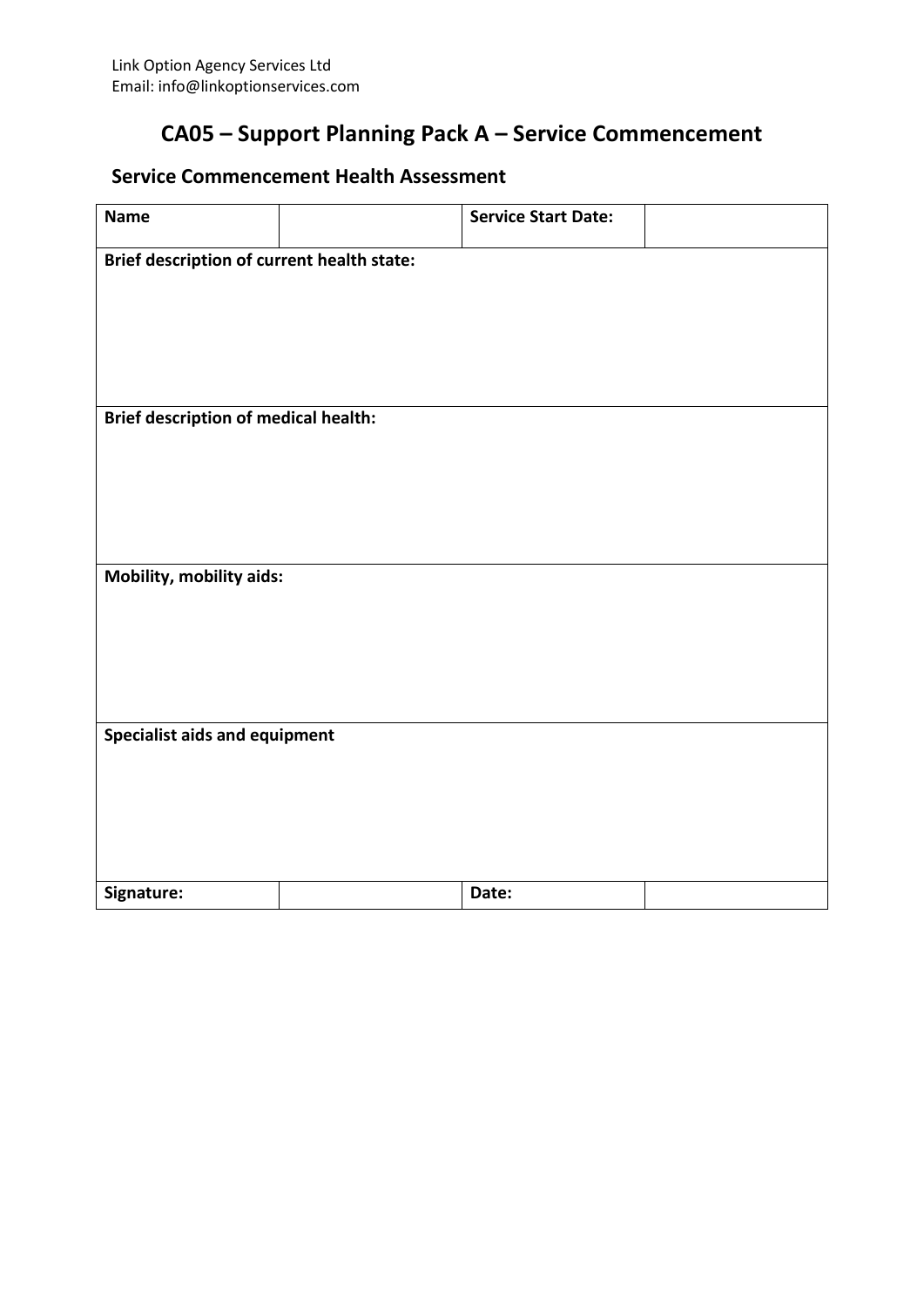#### **The prescription of the Service User's family**

| User's proposed transition into support package                                 | The prescription of the Service User's family/ nominated carer in relation to the Service    |
|---------------------------------------------------------------------------------|----------------------------------------------------------------------------------------------|
|                                                                                 |                                                                                              |
|                                                                                 |                                                                                              |
|                                                                                 |                                                                                              |
|                                                                                 |                                                                                              |
| Perception of the Service User or their advocate about their potential service: |                                                                                              |
|                                                                                 |                                                                                              |
|                                                                                 |                                                                                              |
|                                                                                 |                                                                                              |
|                                                                                 | Service User's religious, cultural and terminal support matters (note: normally this section |
| is completed after service start).                                              |                                                                                              |
| Service User's wishes in respect of cultural and religious matters:             |                                                                                              |
|                                                                                 |                                                                                              |
|                                                                                 |                                                                                              |
|                                                                                 |                                                                                              |
| Service User's wishes in respect of terminal care:                              |                                                                                              |
|                                                                                 |                                                                                              |
|                                                                                 |                                                                                              |
|                                                                                 |                                                                                              |
|                                                                                 |                                                                                              |
| Signature:                                                                      |                                                                                              |
| Date:                                                                           |                                                                                              |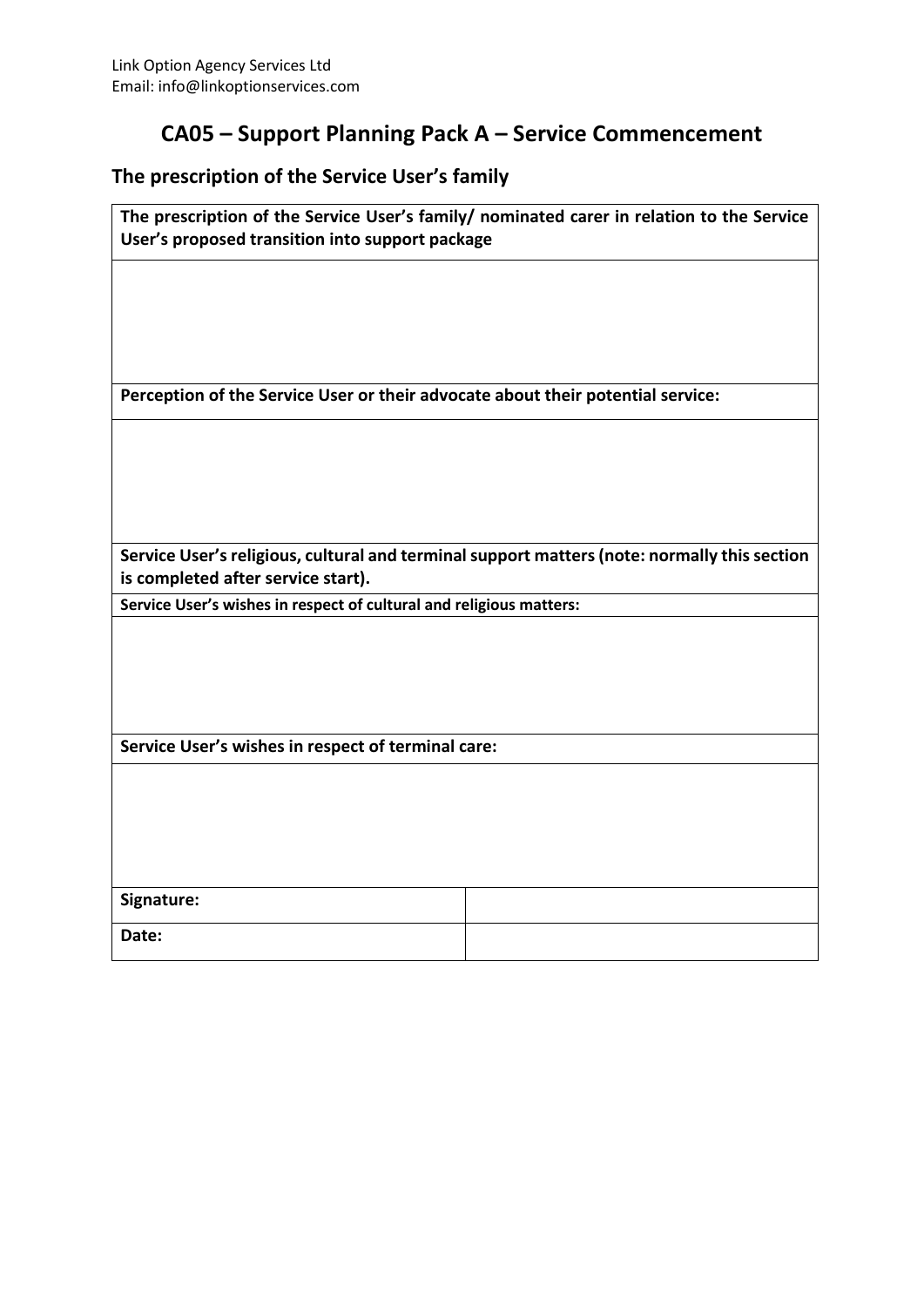### **Enquiry Sheet**

| <b>Re. Enquirer</b>                                                                               |  |                   |  |  |  |  |
|---------------------------------------------------------------------------------------------------|--|-------------------|--|--|--|--|
| <b>Name</b>                                                                                       |  |                   |  |  |  |  |
| <b>Address</b>                                                                                    |  |                   |  |  |  |  |
| <b>Telephone number</b>                                                                           |  |                   |  |  |  |  |
| <b>Re. Prospective Service User</b>                                                               |  |                   |  |  |  |  |
| Name (if different from above, and revealed)                                                      |  |                   |  |  |  |  |
| Relationship to enquirer:                                                                         |  |                   |  |  |  |  |
| <b>Address or location:</b>                                                                       |  |                   |  |  |  |  |
| Telephone number:                                                                                 |  |                   |  |  |  |  |
| Date of birth:                                                                                    |  | Age now:          |  |  |  |  |
| <b>Brief detail of needs:</b>                                                                     |  |                   |  |  |  |  |
| <b>Agreed dependency level:</b>                                                                   |  |                   |  |  |  |  |
| <b>Agreed fee level:</b>                                                                          |  |                   |  |  |  |  |
| Long or short term service:                                                                       |  |                   |  |  |  |  |
| <b>Potential service commencement date:</b>                                                       |  |                   |  |  |  |  |
| GP name address and telephone:                                                                    |  |                   |  |  |  |  |
| Where did you hear of us?<br>Social Services? Hospital staff? GP? Friend? Yellow<br>pages? Other? |  |                   |  |  |  |  |
| Date of enquiry:                                                                                  |  | Enquiry taken by: |  |  |  |  |
| If required, use the back of this form for further details.                                       |  |                   |  |  |  |  |
| <b>Further action required:</b>                                                                   |  |                   |  |  |  |  |
| Send information pack:                                                                            |  |                   |  |  |  |  |
| Other (Specify):                                                                                  |  |                   |  |  |  |  |
| <b>Essential Information:</b>                                                                     |  |                   |  |  |  |  |